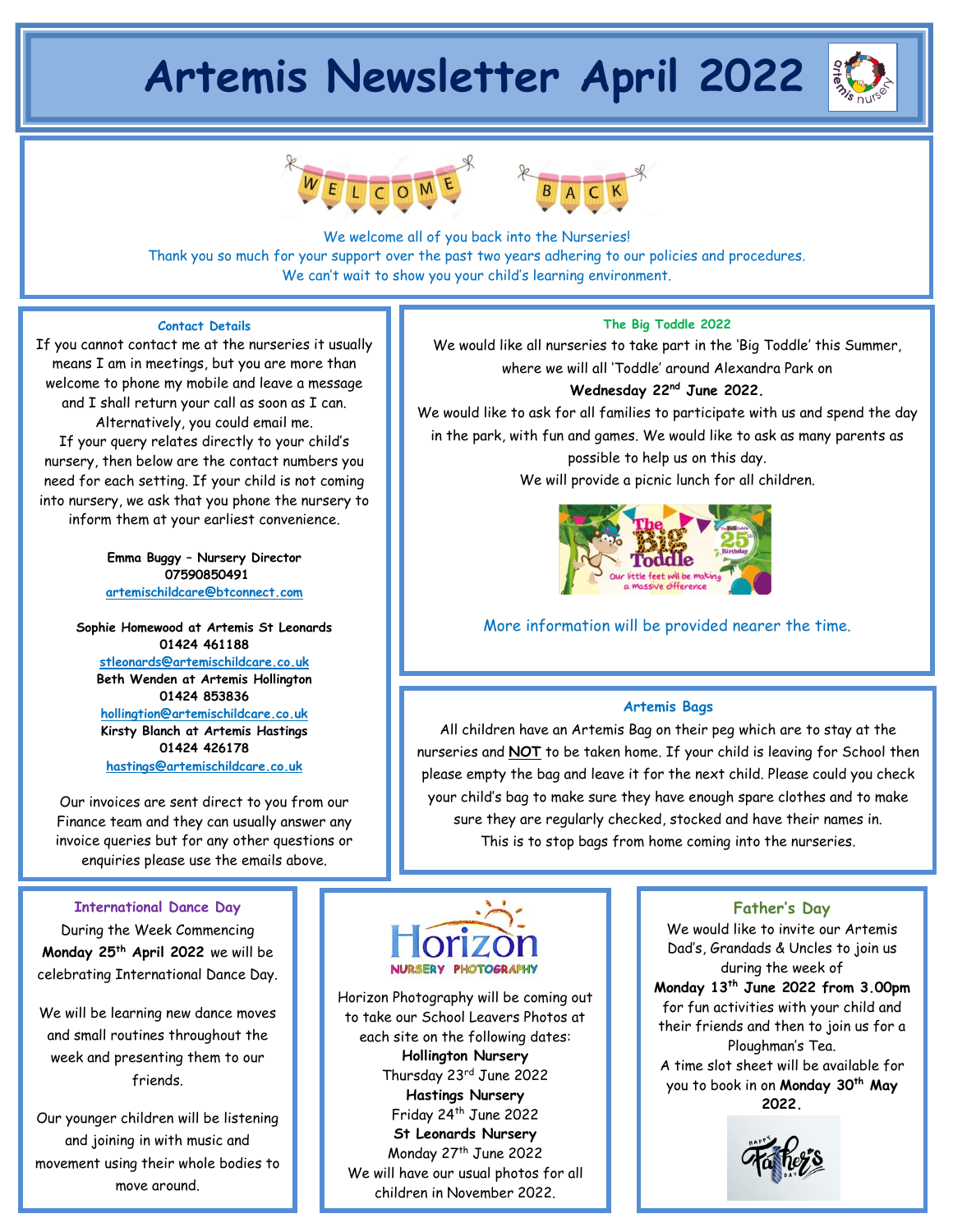## **EYEE Funding Term Dates**

East Sussex provide Early Years Education Entitlement funding for either 15 or 30 hours for 38 weeks per year.]

# **Summer Term**

18 th April 2022 – 22 July 2022 [15hr/30hr Funding finishes] 18th April 2022 – 12th August 2022 [25 stretched funding] [September 2021] 18<sup>th</sup> April 2022 – 29<sup>th</sup> July 2022 [25 Stretched funding] [January 2022] 18<sup>th</sup> April 2022 - 5<sup>th</sup> August 2022 [25 stretched funding] [April 2022] *If you are unsure, please speak to your Nursery Manager.* **Half Term:** 30<sup>th</sup> May 2020 - 3<sup>rd</sup> June 2022 [15hr/30hr Funding] **Thursday 2 nd June & Friday 3rd June 2022 are Bank Holiday**



**The Queen's Platinum Jubilee Week Commencing Monday 30th May 2022**



We are going to celebrate the Queen's Platinum Jubilee with an afternoon tea, arts and craft and making decorations for our classrooms. If you want to come dressed in Red, White or Blue [Or all 3] you are very welcome to. We will be making a recorded message to send to the Queen and showing her some of our favourite songs.

#### **Other Dates for your Diaries**

There are a few dates for your diaries which you will be reminded of throughout the year.

#### **Parent's Evening Tuesday 14th June 2022**

This is a chance for you to meet your child's Key Worker to find out how they are learning and developing at nursery. A time sheet will go up in the classrooms on **Monday 30th May 2020.** If you are unable to make this day, then please speak to your child's Key Worker who will be happy to arrange a phone call another time.

#### **Picnic in the Park**

We would like to invite you to Alexandra Park on **Saturday 30th July 2022 from 11.00am - 2.00pm** 

for a picnic with fun and games in the park. It would be a great opportunity for you to meet your child's friends and their families as well as get to

know other parents of Artemis Nursery. We will also be celebrating our older children going off to Primary School and presenting them with a certificate and book and it would be lovely to all be part of this.

#### **Everyone is Welcome**

We thought we would meet at the café which would give you the choice of either bringing food with you or getting some from the cafe.

#### Arrivals and Departures

We have a strict adult:child ratio that we must adhere to at all times so ask that you **do not** arrive for nursery **before** 8.00am or 1.00pm unless previously arranged with the Managers. Can I also ask that you arrive promptly at both 1.00pm and 6.00pm to collect your child. If you are going to be late for any reason please phone and let us know as soon as possible so we can let your child know and make arrangements for adults to stay with them.

**There is a charge for late collection from 6.00pm.**

# **Healthy Eating Week**

#### **Monday 13th June – Friday 17th June 2022**

During this week we will be taking part in 'Healthy Eating Week' to highlight the importance of healthy, active lifestyles.

Each day of the week will have a different theme: **Monday:** Focus on Fibre – for meals and snacks **Tuesday:** Get at least 5 A DAY – put plenty on your plate **Wednesday:** Vary your protein – be more creative

**Thursday:** Stay Hydrated – fill up from the tap **Friday:** Reduce food waste – know your portions

We will make healthy snacks to try, taster sessions of new foods and looking at foods that are healthy and unhealthy for us, as well as looking at '5 A DAY' and 'Drink Plenty'.



#### **Toys**

Although it has been nice for the children to bring in their toys from home because they want to share with their friends, we must now insist that all toys stay at home.

We have to be extremely careful about the toys that we as a nursery purchase for the children to use; checking that everything is made to a high specification and kite marked. Children are bringing in more and more toys with small pieces and unfortunately some toys are getting broken and as you can imagine this can be very dangerous for our young children.

Putting them in their Artemis' bags leads to interrupted play as they are often distracted by the knowledge they are there and keep leaving the classroom to show their friends, so we ask that if you have to bring them for the journey to nursery that you take them away with you.

Children **are still** able to bring in their comforters, teddies, or blankets for sleep times.

#### **COVID – 19**

From the 4<sup>th</sup> April Parents wil be allowed to come into the building with their child to drop them to their classroom and collect them at the end of the sesssion. We have waited a long time for this and want to ensure that it can remain, so we ask that only one parent comes per child and that you wear a mask whilst in the building. Currently, you are still expected to get a PCR test if you develop any symptoms but if your child tests positive following a lateral flow, you do not need to confirm this with a PCR.

[Please ask the Nursery Managers if you haven't received a Covid update letter. It is avaibale also on Babysdays]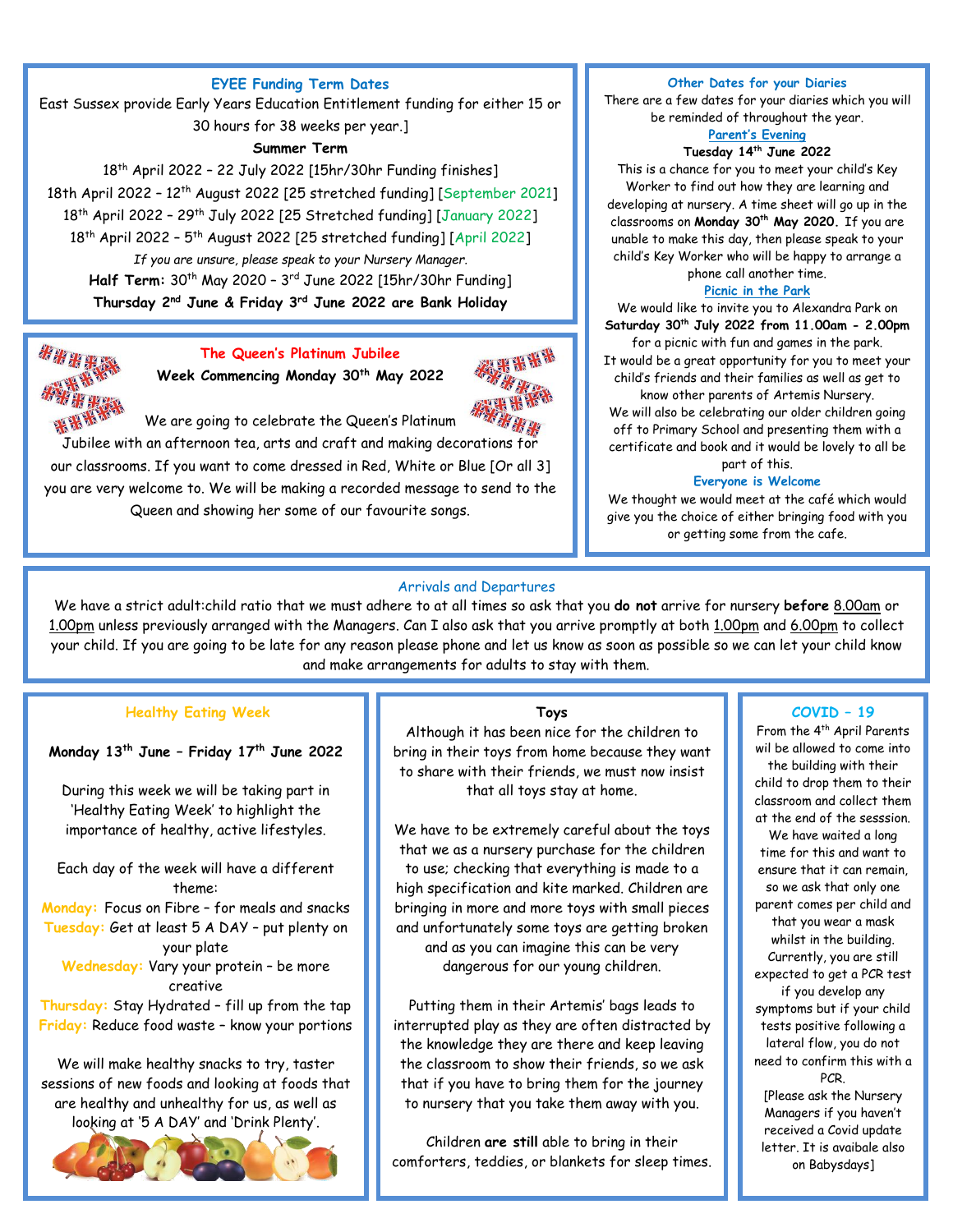# **Tax Free Childcare**  <https://www.childcarechoices.gov.uk/>

Tax-Free Childcare is a government scheme, to help parents with the cost of childcare. You can apply online on the website detailed above. To qualify, you must be working and each earning [if applying as a couple] at least £120 a week and not more than £100,000 each a year. You'll be able to use Tax-Free Childcare alongside the 15 and 30 hours free childcare schemes in England. You **can't** use Tax-Free Childcare at the same time as they receive Childcare Vouchers, Universal Credit or Tax Credits. You will be able to open a new childcare account and for every £8 you pay into their childcare account, the government will pay in an extra £2. You will be able to get up to £2000 government support per child per year towards your childcare costs and you can then use this money to pay your nursery fees.

# **St Georges Day 23rd April 2022**

On the week commencing Monday 18<sup>th</sup> April 2022, we will be celebrating St George's Day, the Patron Saint of England. Throughout the week we will be creating our very own flags, dancing to folk music and learning all about St George and the Dragon.

We will be making traditional English food and celebrating the patron saint of



# **Child Safety Week Monday 6th June – Sunday 12th June**



During Child Safety Week we will be teaching your children how to stay safe when out in our communities. Looking at crossing roads safely, holding an adults hand, safe people to ask for help if it is needed.

We will be discussing safe risks and reviewing riskier risks that children make whilst at nursery to ensure different choices next time. We will be sending your child home with lots of information for safety within your homes.

#### **Walk to Nursery Week**

During the week of the 16<sup>th</sup> May we are encouraging all our little ones to walk to Nursery. What a great way to start the day with healthier bodies and minds and a good time to chat with their families and friends on the way. If they wanted to dress as the superheroes that they are, then this would be great and you could join in too.

Let's get our little ones walking!

### **Earth Day 22nd April 2022**

During the week of the 18<sup>th</sup> April 2022, we will be visiting our local beaches and open spaces and doing our bit to clean up our environments. We are having a big focus on recycling and the children are starting to sort their plastics from their paper and their cardboards. We will be looking at the effect litter has on our wildlife and our Earth and the importance of taking your rubbish home. On the 22<sup>nd</sup> April 2022 we are encouraging everyone to 'Go Green'. Children can wear as much green as they would like.



# **Ahoy There Little Pirates! Pirate Week at Artemis 11 th July 2022 – 15 th July 2022**

We will be celebrating Hasting Pirates' Day and having pirate parties, making treasure maps and hunting for treasure with the children. We will be making our telescopes to see if we can spot any pirates coming to shore and visiting the beach to Pirate Spot.

Your children are welcome to come dressed as pirates all week and on Friday 15 th July 2022





We are very lucky at Artemis Nursery to have many families represented and want to celebrate them all.

We want to promote an attitude of acceptance that promotes a positive environment for everyone and where differences are celebrated. We always encourage all our children to treat everyone with respect and to be exactly who they want to be. They are encouraged to achieve their goals, take risks and to develop a can-do attitude and a resilience to life.

During Pride month we will be dedicating time to talk about love and each other's families and what makes all our families special. We will be challenging stereotypes and growing as a Nursery with our children and their beliefs.

# **Celebrate Our NHS**

# **It is the Anniversary of the NHS on the 5 th July 2022**

All week of the  $4<sup>th</sup>$  July 2022 we will be celebrating the great work that our NHS does, saving people's lives and supporting people through the hardest of times. We will be baking all week and inviting parents to donate cakes and biscuits for our BIG NHS Cake Sale on Friday 8<sup>th</sup> July 2022.

You will be able to come from 5.00pm to get your weekend treats and all money raised will go to the NHS.

We will also be making cards all week to send to the The Conquest Hospital.